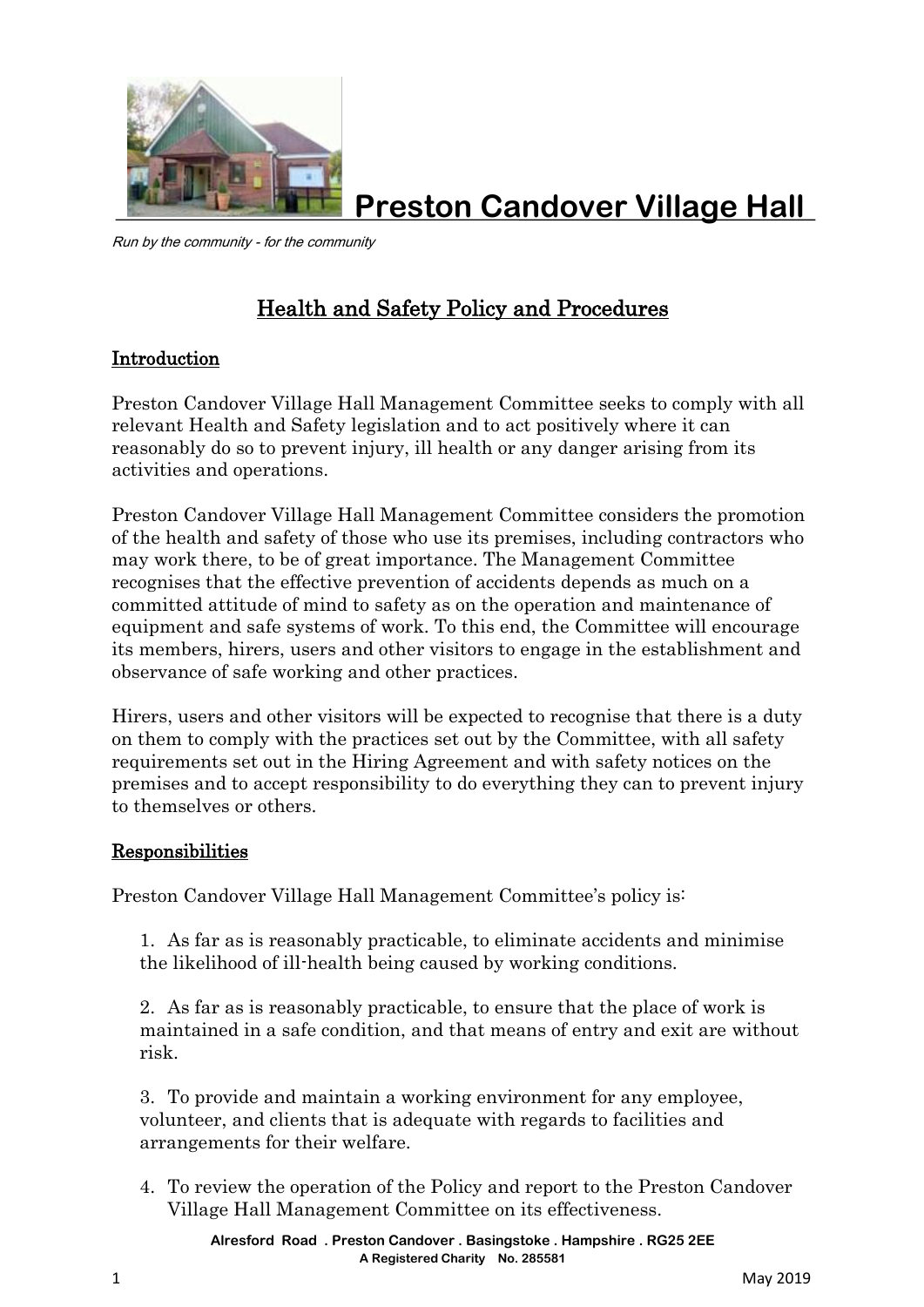- 5. The Preston Candover Village Hall Management Committee have overall responsibility for health and safety at Preston Candover Village Hall and takes day to day responsibility for the implementation of this policy to:
- 6. Provide a safety service, including audit for the Hall, covering all aspects of safety and fire for Hall operations and other activities.
- 7. Examine overall health and safety issues as they affect the Hall and ensure the development and introduction of improved assessment methods.
- 8. Allocate sufficient resources to provide and maintain conditions and places of work that are, so far as reasonably practicable, safe and healthy.
- 9. Take all reasonably practicable steps to ensure that premises in which work is carried out are operated and maintained so as to ensure, so far as is reasonably practicable, a safe and healthy system of working.
- 10.Provide, where necessary, approved protective equipment and clothing and ensure that its proper use is understood.
- 11.Take all reasonable steps to inform employees, sub-contractors and clients about materials, equipment or processes used in their work which are known to be potentially hazardous to health or safety.
- 12.Keep all operations and methods of work under review so that they can, if necessary, be revised in the light of experience and up to date knowledge.
- 13.Promote joint consultation in health and safety matters to ensure effective participation by all Trustees, volunteers and users.
- 14.Provide appropriate facilities for first aid.
- 15.Seek advice, where appropriate, when potentially hazardous situations exist or might arise.
- 16.Collect, analyse and promulgate data on accident, sickness and incidents involving personal injury or injury to health and to investigate all such occurrences, and ensure that recommendations are made to prevent recurrence.
- 17.Seek to ensure that relevant and up-to-date information on all aspects of health and safety legislation and good practice is obtained and made available to interested parties
- 18.Carry out a continual assessment for any change of activity, process or equipment
- make the findings of such an assessment generally available.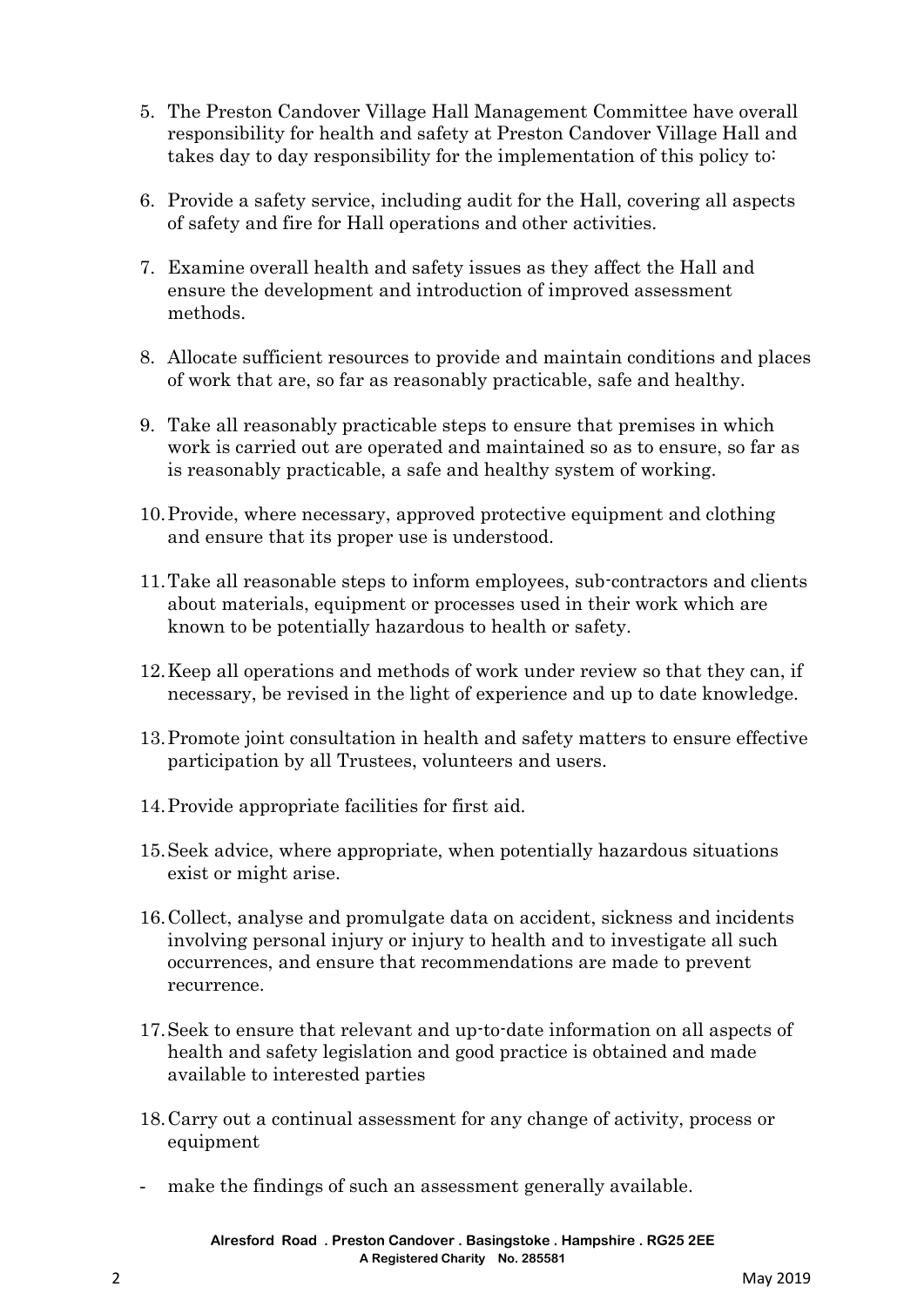- train new members as appropriate, volunteers and those taking on new jobs or responsibilities and ensure that they are aware of any particular hazards of the job or working environment.
- Ensure that any accident is fully investigated and, where the fault lies with working methods, machinery, materials or processes, that such fault is corrected.

## Hirers are responsible for

- 1. Reading the booking agreement in its entirety and must sign the hiring agreement form as evidence that they agree to the hiring conditions.
- 2. The hiring agreement states that all statutory or local regulations and rules for public safety must be strictly observed by all hirers.
- 3. Ensuring fire and safety equipment must not be misused or removed from its designated location.
- 4. Ensuring fire and other exits must not be obstructed.
- 5. Illuminated fire exit signs must be on for all public entertainment.
- 6. Ensuring that adequate safeguards are in place to protect the well-being of the disabled, children and vulnerable adults.

# Organisation of Health and Safety

- 1. It is the duty of all hirers, users and other visitors to take care of themselves and others who may be affected by their activities
- 2. Co-operate with the Management Committee in keeping the premises at all times within the healthy and safety guidelines.
- 3. Should anyone using the hall come across a fault, damage or other
- 4. situation which might cause injury and cannot be rectified immediately they should inform the Chairman or the Bookings Secretary, as soon as possible so that the problem can be dealt with immediately.
- 5. Where equipment has been damaged or otherwise faulty a warning notice should be placed on the faulty equipment quoting 'under no circumstances not to be used' then the Chairman or the Bookings Secretary informed as soon as possible.
- 6. The following persons have responsibility for specific items:
	- i. First Aid box: Booking Secretary
	- ii. Reporting of Accidents: Chairman
	- iii. Fire precautions and checks: Maintenance officer
	- iv. Risk Assessment and Inspections: Maintenance officer

**Alresford Road . Preston Candover . Basingstoke . Hampshire . RG25 2EE A Registered Charity No. 285581**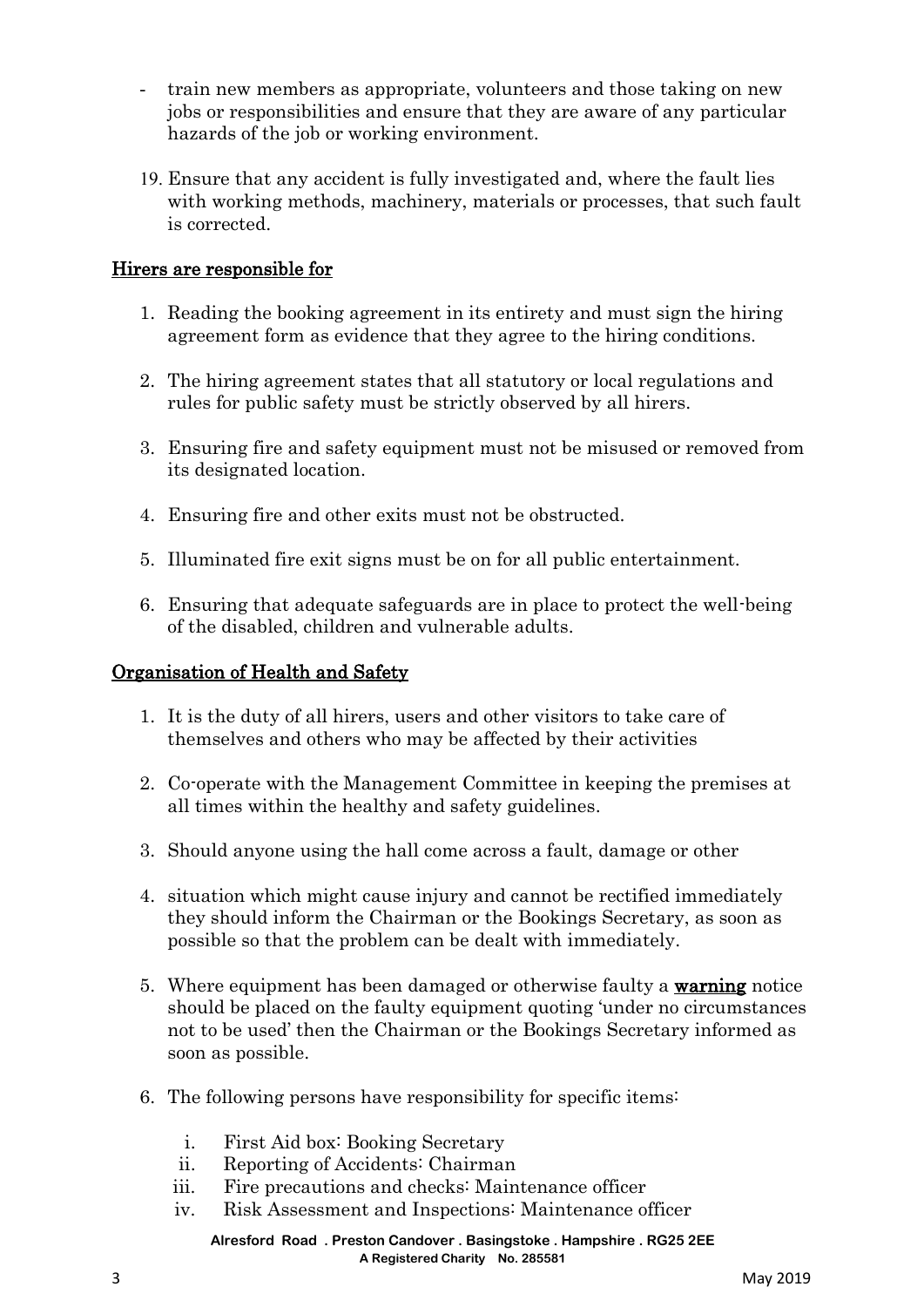- v. Information to contractors: Maintenance officer
- vi. Information to hirers: Booking Secretary
- vii. Insurance/Licenses: Treasurer

## Arrangements and Procedures

#### Insurance

- 1. Preston Candover Village Hall holds Employers Liability and Public Liability Insurance.
- 2. Hirers of Preston Candover Village Hall shall be responsible for making arrangements to insure against any third party claims which may lie against them (or the organisation if acting as a representative) whilst using the premises.

#### Licences

- 1. The hall is licensed for music, singing and dancing by Basingstoke and Deane Borough Council.
- 2. The sale of alcohol is prohibited but may be considered by the Preston Candover Village Management Committee and with application for a Temporary Event Notice from Basingstoke and Deane Borough Council by the hirer.
- 3. Performing Rights Society Music Certificate held.

#### Food Hygiene

- 1. Hirers of the Hall should ensure they comply with relevant Food Hygiene Legislation in relation to their activities.
- 2. For advice regarding food hygiene in village halls the Food Standards can be referred to
- 3. Agency Document, Community and Charity Food Provision Guidance on the Application of EU Food Hygiene Law, Dated April 2016 – should be referred to.

#### Fire Precautions and Checks

- 1. The Management Committee has completed a Fire Risk Assessment in accordance with the Regulatory Reform (Fire Safety) Order 2005.
- 2. Person with responsibility for testing equipment and keeping log book: Maintenance officer
- 3. Fire Safety equipment is regularly checked by a competent company as